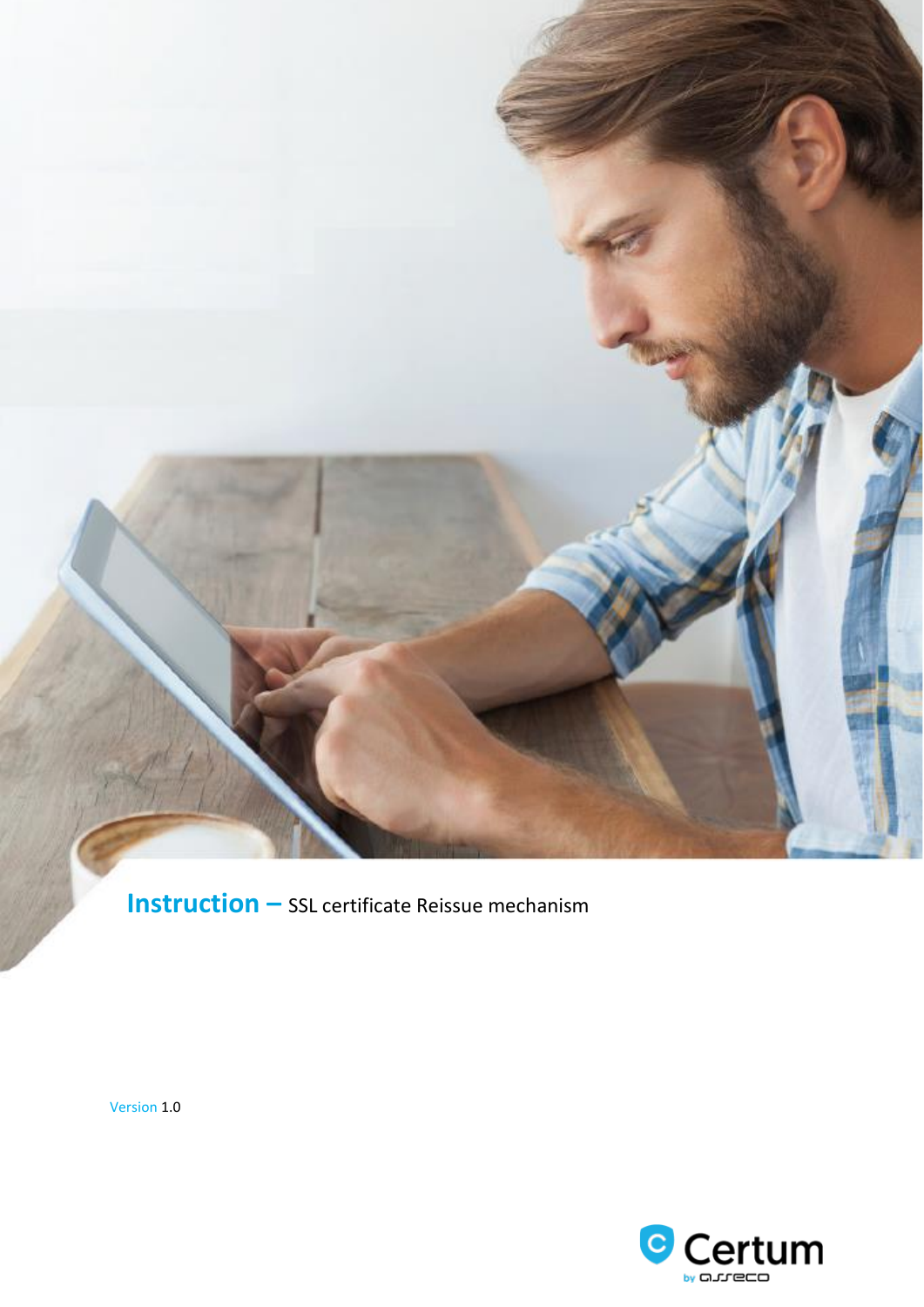# **Table of Contents**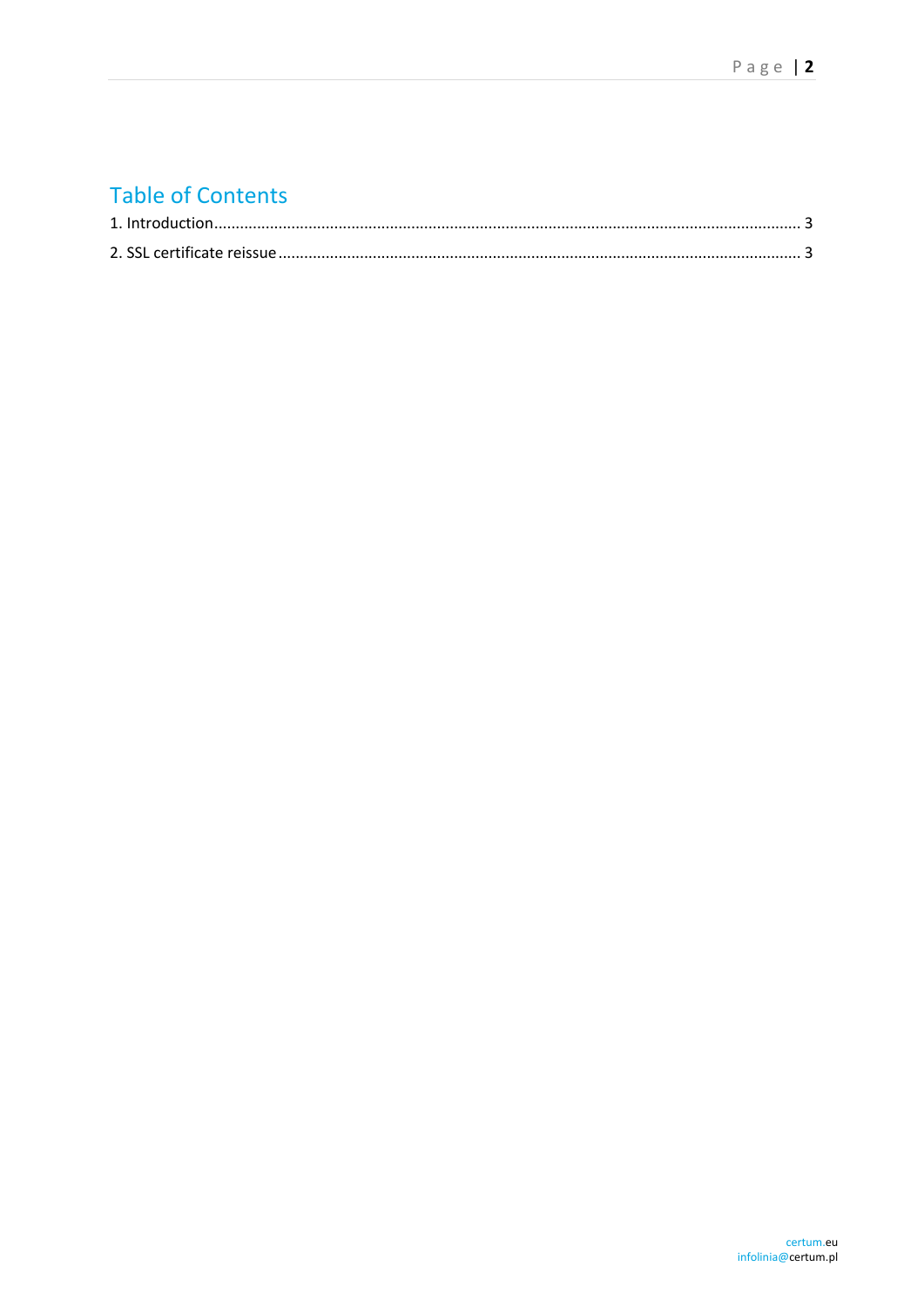### <span id="page-2-0"></span>**1. Introduction**

These instructions describe how to use the **SSL Certificate Reissued mechanism**. What is certificate reissue? - It is the process of issuing a certificate again while maintaining the expiration date of the original certificate. Reissuing a certificate using this mechanism is completely free.

This mechanism is applicable in the following situations:

- loss of private key,
- no match between SSL certificate and private key,
- deletion of the certificate or key from the server,
- replacement of the private key.
- the owner of the SSL certificate for various other reasons wants to replace the owned certificate with a new one.

Please read the following information before using this mechanism:

## Note — important information for users wanting to

### reissue a certificate!

#### **Mechanism: Certificate Reissue.**

If a certificate Reissue is to be performed, only one, most recent certificate may remain valid. A certificate for which a Reissue has been performed will be automatically revoked 2 weeks after using the certificate Reissue mechanism. This is the time to swap certificates on the server. Therefore, we encourage all users who use the Reissue mechanism to promptly install the reissued certificate to maintain continuity of certificate validity on the website.

#### <span id="page-2-1"></span>**2. SSL certificate reissue**

To reissue a certificate, log in to your Certum user account, then go to the Certificate Management tab.

Find the base certificate you want to reissue. Click on the Reissue button to start the reissue process.

In the next step, you can choose the method of key delivery for the certificate. Two options are available:

- Generating a key pair creating a key pair using Certum CryptoAgent,
- CSR the keys will be delivered in the form of a CSR request

Additionally, you can choose a key-shortening function: RSA or ECC.

These instructions assume that the keys will be delivered using the CSR method. Using this

method, remember to generate a Certificate Signing Request (CSR).

Once you have selected the method of delivering the keys, click Next. A summary will be displayed.